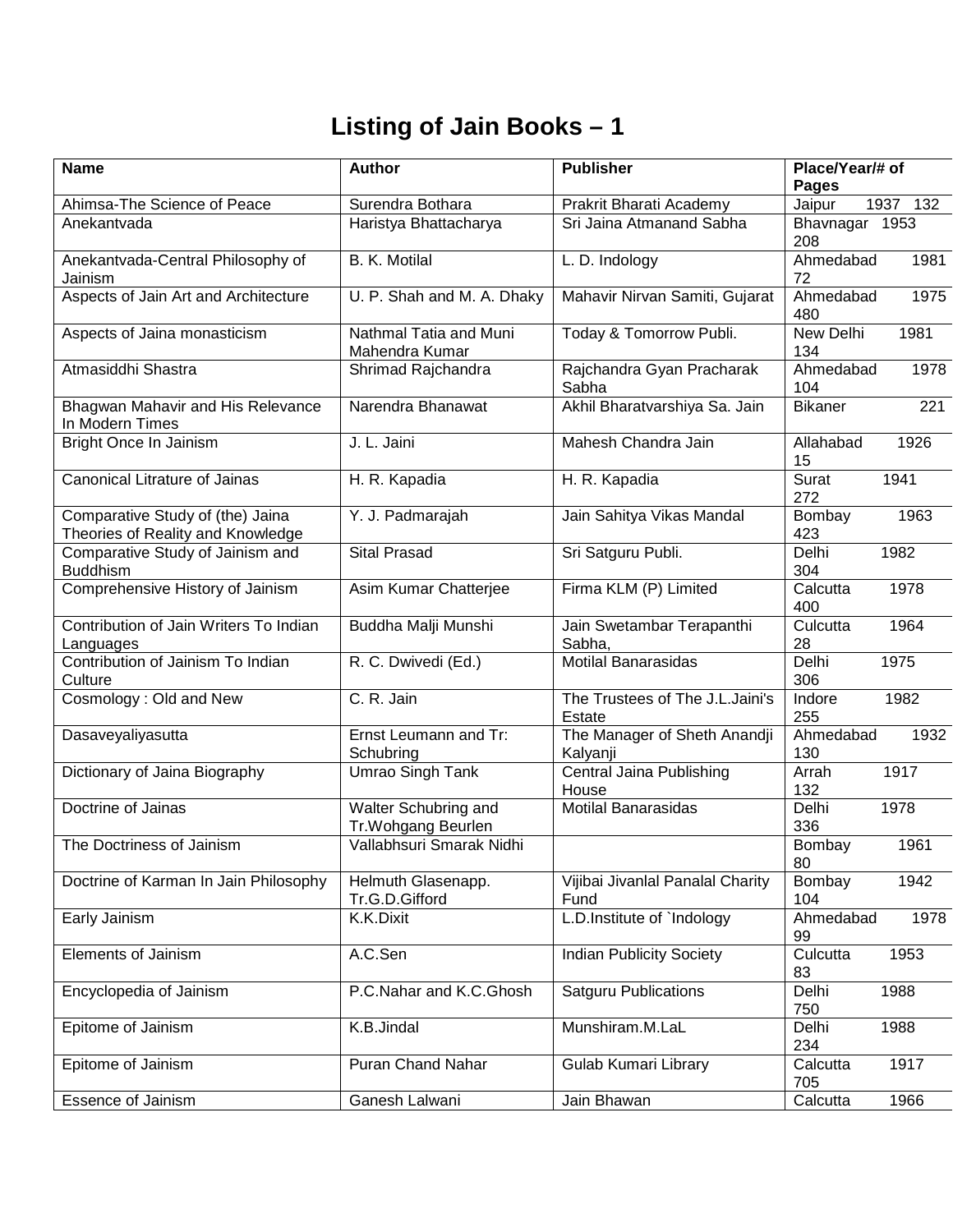|                                                       |                                           |                                                  | 37                   |          |
|-------------------------------------------------------|-------------------------------------------|--------------------------------------------------|----------------------|----------|
| <b>Essence of Jainism</b>                             | Puran Chand Samsookha                     | Jain Bhawan                                      | Calcutta<br>48       | 1976     |
| <b>Essence of Jainism</b>                             | Pandit Sukhlalji. And<br>Tr.R.S.Betai     | L.D.Institute of Indology                        | Ahmedabad<br>204     | 1988     |
| Facets of Jaina Religiousness In<br>Comperative Light | L.M.Joshi                                 | L.D.Institute of Indology                        | Ahmedabad<br>78      | 1981     |
| Ganadharavada                                         | Pandit D.D.Malvania and<br>Tr.E.Solomon   | Gujarat Vidya Sabha                              | Ahmedabad<br>310     | 1966     |
| Handbook of Jainology                                 | Muni Bhuvanbhanusurisvarji                | Vishva Kalyan Trust                              | Mehsana<br>240       | 1987     |
| Heart of jainism                                      | Sinclair Stevenson                        | Humphry Milford                                  | <b>XXX</b><br>1915   |          |
| Heart of Jainism                                      | <b>Sinclair Stevenson</b>                 | <b>Oxford University Press</b>                   | Bombay               | 1916     |
| <b>Historical Facts About Jainism</b>                 | Jain Association                          |                                                  | <b>XXX</b>           | 1925 127 |
| History and Litrature of Jainism                      | V.D.Barodia                               | Jain Graduates Asson.                            | Bombay<br>138        | 1909     |
| History of Canonical Litrature of Jainas              | Hiralal Rasikdas Kapadia                  | H.R.Kapadia                                      | Surat<br>284         | 1942     |
| History of the Jainas                                 | Asim Kumar Roy                            | Gitanjali Publishing House                       | New Delhi<br>179     | 1984     |
| History of Indian Literature vol.2 (Jain<br>Lit.)     | M.Winternitz                              |                                                  | Calcutta             | 1933     |
| History of Jain Monachism                             | S.B.Deo                                   |                                                  | Poona                | 1956     |
| <b>Indian Sect of Jainas</b>                          | J.G.Buhler and<br>Tr.Jas.Burgess          | Sunil Gupta                                      | Calcutta<br>64       | 1963     |
| Interpretation of Jaina Ethics                        | <b>Charlotte Krause</b>                   | Yashovijaya Jain Granthmala                      | Bhavnagar<br>37      | 1929     |
| Introduction to Jainism                               | Dewen Bahadur and<br>A.B.Lathe            | Jain Mittra Mandal                               | Delhi                | 1979 78  |
| Isibhasiyaim                                          | Walther Schubring Tras.                   | L.D.Institute of Indology                        | Ahmedabad            |          |
| Jain Art and Architecture. Volume:1-2-<br>3           | A.Ghosh                                   | Bharatiya Jnanapitha                             | New Delhi<br>201     | 1974     |
| Jain Art and Architacture. Volume:1-2-<br>3           | A.Ghosh                                   | Bhartiya Jnanapitha                              | New Delhi<br>207     | 1975     |
| Jain Bibliography                                     | Chhotelal Jain                            | Satish Chandra Seal                              | Calcutta<br>380      | 1945     |
| Jain Community-A Social Survey                        | Vilas A.Sanghave                          | Popular Prakashan                                | Bombay<br>456        | 1980     |
| Jain Cosmology                                        | <b>Collet Caillat</b>                     | Ravi kumar Publishers                            | Basel<br>200         | 1981     |
| Jaina Culture                                         | Mohanlal Mehta                            | P.V.Research Institute                           | Varanasi<br>152      | 1969     |
| Jaindarshan                                           | T.K.Tukol                                 | <b>Stanfoard University Press</b>                | <b>XXX</b>           | 1978 270 |
| Jain Dharma Sara                                      | Dhirajlal Tokarshi Shah.<br>And Tr.Barill | Jain Marg Aradhak Samiti                         | Adoni<br>614         | 1965     |
| Jaina Iconography                                     | B.C.Bhattacharya                          | <b>Motilal Banarasidas</b>                       | Varanasi<br>171      | 1974     |
| Jain Law                                              | C.R.Jain                                  | Devendra Printing &<br><b>Publishing Company</b> | Madras<br>285        | 1926     |
| Jain Monastic Jurisprudence                           | Deo Shantaram<br>Bhalchandra              | Jain Cultural Research Society                   | <b>Banaras</b><br>87 | 1960     |
| Jaina Path of Purification                            | Padmanabh S. Jaini                        | <b>Motilal Banarasidas</b>                       | Delhi<br>357         | 1979     |
| Jaina Penance                                         | Champat Rai Jain                          | The Indian Press Limited                         | Ahmedabad            | 1930     |
|                                                       |                                           |                                                  |                      |          |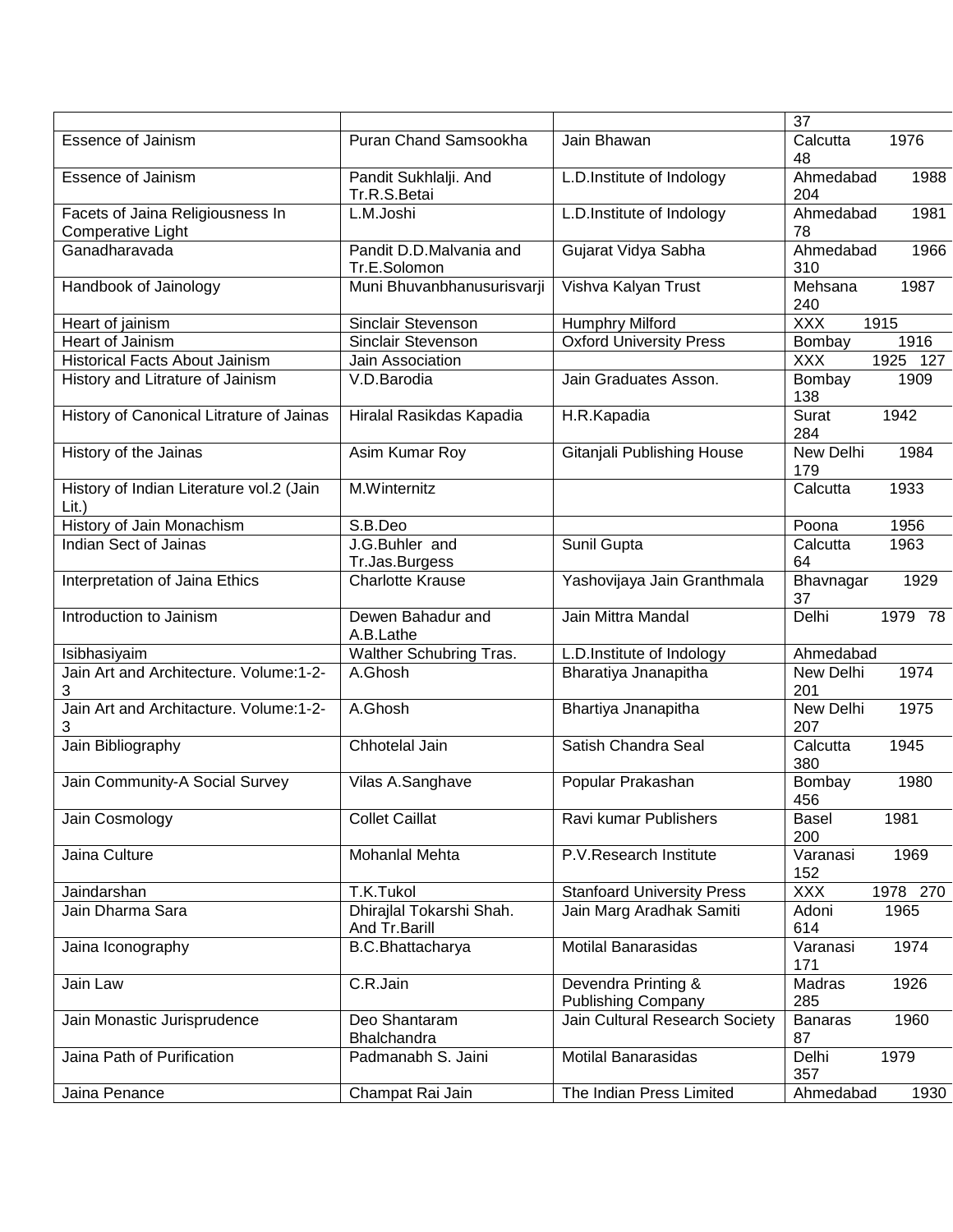|                                                   |                                    |                                               | 178               |         |
|---------------------------------------------------|------------------------------------|-----------------------------------------------|-------------------|---------|
| Jain Philosophy and Modern Science                | Nagaraj                            |                                               | Kanpur            | 1959    |
| Jain Philosophy of Non-Absolutism                 | S.Mukerji                          |                                               | Calcutta          | 1944    |
| Jaina Prayer                                      | Bhattsatya Bhattacharya            | University of Calcutta                        | Calcutta<br>117   | 1964    |
| Jaina Psychology                                  | C.R.Jain                           | Jaina Parishad Publishing<br>House            | Bijnor            | 1939 64 |
| Jaina Psychology                                  | Mohanlal Mehta                     | Sohanlal Jain Dharma                          | Amritsar          | 1955    |
|                                                   |                                    | Pracharak Sabha                               | 220               |         |
| Jaina Puja                                        | Champat rai Jain                   | Vira Office                                   | <b>Bijnor</b>     | 1926 48 |
| Jain Religion & Literature                        | H.R.Kapadia                        | Motilal Banarasidas                           | Delhi<br>197      | 1944    |
| Jain Sects and Schools                            | Uttam Kamal jain                   | <b>Concept Publishing Company</b>             | New Delhi<br>162  | 1975    |
| Jainas In the History of Indian                   | Maurice Winternitz and             | Jaina Sahitya Samshodhka                      | Ahmedabad         | 1946    |
| Literature                                        | Jinavijaya                         | Pratisthan                                    | 62                |         |
| The Jainas of India                               | J.L.Jaini                          | The Jain Mittra Mandal                        | Delhi             | 1921 13 |
| Jaina system of Education                         | B.C.dasgupta                       |                                               | Calcutta          | 1942    |
| Jaina Stories                                     | Muni Mahendra Kumarji              | Arihant Prakashan                             | Calcutta<br>182   | 1976    |
| Jaina Yoga (Survey of Mediaeval-<br>Sravakacaras) | R.Villiams                         | <b>Oxford University Press</b>                | London<br>296     | 1963    |
| Jainism                                           | Colette Caillat and<br>A.N.Upadhye | Macmilan Company of India<br>Limited          | Delhi             | 1974 92 |
| Jainism                                           | Gurbachan Singh                    | <b>Punjab University</b>                      | Chandigarh<br>114 | 1975    |
| Jainism                                           | Virchand.R.Gandhi                  |                                               | <b>XXX</b>        | 1912 64 |
| Jainism                                           | N.R.Guseva                         | <b>Sindhu Publications Private</b><br>Limited | Bombay<br>119     | 1971    |
| Jainism                                           | <b>Herbert Worren</b>              | Vallabhsuri Smarak Nidhi                      | Bombay<br>144     | 1961    |
| Jainism-A New Look                                | N.Madhava Rao                      | <b>BAPPCO</b>                                 | Bangalore<br>88   | 1981    |
| Jainism and Karnataka Culture                     | S.R.Sharma                         |                                               | Dharwar           | 1940    |
| Jainism and Modern Thought                        | M.M.Shroff                         | Author                                        | Bombay<br>188     | 1956    |
| Jainism, Christiany and Science                   | C.R.Jain                           | <b>Indian Press Limited</b>                   | Allahabad<br>206  | 1930    |
| Jainism Explained                                 | Paul Marett                        | Jain Samaj Europe                             | Leicester<br>96   | 1985    |
| Jainism in Gujarat                                | C.B.Sheth                          | Deccan College                                | Poona<br>280      | 1953    |
| Jainism in South India                            | P.B.Desai                          |                                               | Sholapur          | 1957    |
| Jainism in Nutshell                               | Muni Kirtivijay and                | Jain Jnan Mandir, Dadar                       | Bombay            | 1957    |
|                                                   | Tr.Badami                          |                                               | 80                |         |
| Jainism-Not Atheism                               | H.Warren                           | <b>Parishad Publications</b>                  | Bijnor            | 1929 34 |
| <b>Jinist Studies</b>                             | Otto Stein and Jinvijayji          | Jaina Sahitya Samshodhaka<br>Pratisthan       | Ahmedabad<br>132  | 1948    |
| Jain Law                                          | J.L.Jaini                          | Central Jaina Publishing<br>House             | Arrah<br>130      | 1916    |
| Jain Logic or Nyaya                               | Champak Rai Jain                   | Jain Parishad                                 | <b>Bijnor</b>     | 1934 26 |
| Jain Philosophy                                   | Virchand.R.Gandhi                  | Venichand Surchand Shah                       | Bombay<br>375     | 1924    |
| Jain Philosophy                                   | Virchand.R.Gandhi                  | Venichand Surchand Shah                       | Bombay            | 1927    |
|                                                   |                                    |                                               |                   |         |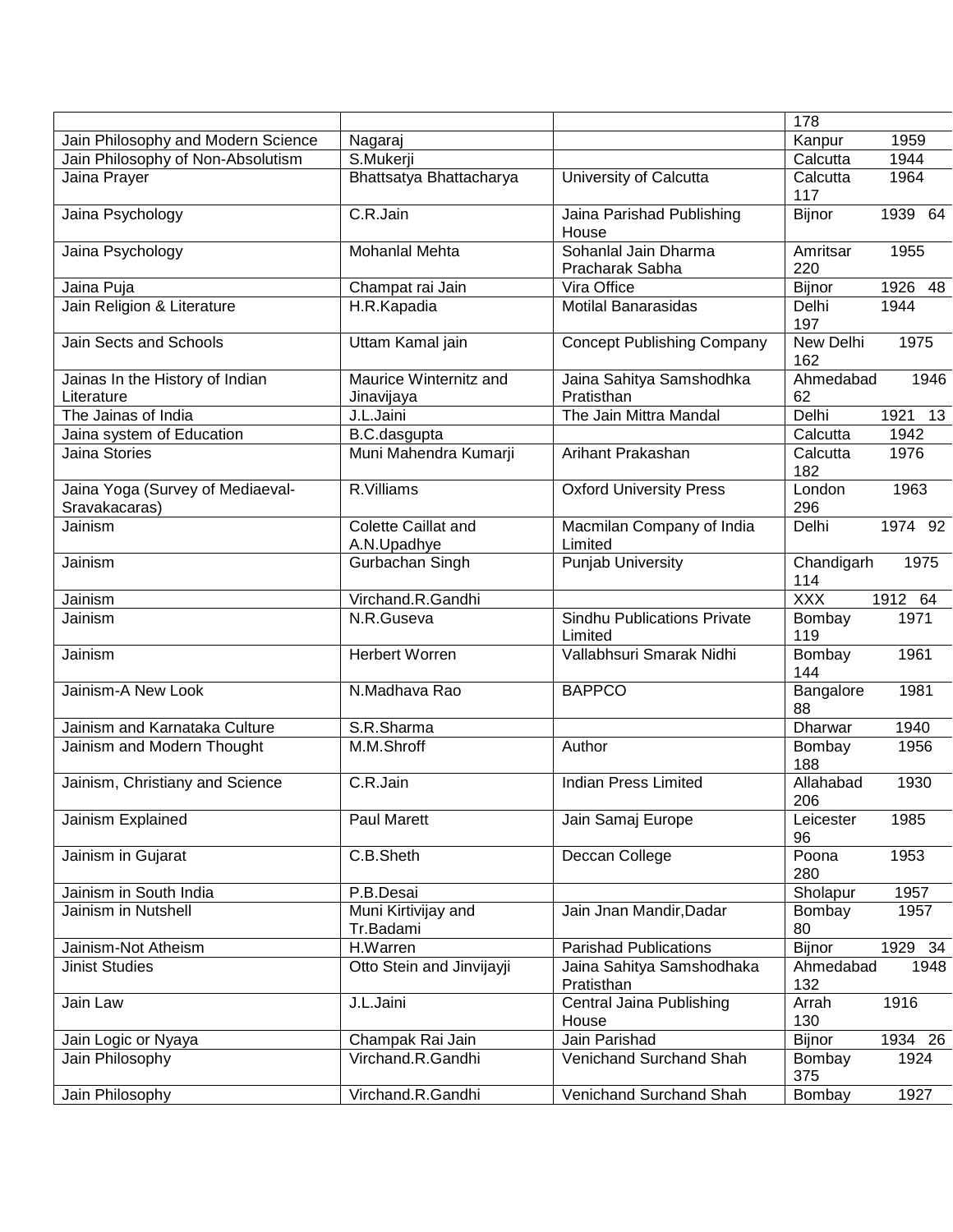|                                                                           |                                      |                                            | 375                   |          |
|---------------------------------------------------------------------------|--------------------------------------|--------------------------------------------|-----------------------|----------|
| Jain Philosophy (Historyical Outlines)                                    | Narendranath Bhattacharya            | Munshiram Manoharlal                       | <b>XXX</b>            | 1976 220 |
| Jain Philosophy of Non-Absolutism                                         | Satkari Mukarjee                     | Bharati Jaina Parishad                     | Calcutta<br>323       | 1944     |
| Jain System of Education                                                  | D.C.Dasgupta                         | Bharti Maha Vidyalaya                      | Calcutta<br>134       | 1942     |
| Jain View of Life                                                         | Jain Samskriti<br>Samrakshaka Sangha |                                            | Sholapur<br>212       | 1967     |
| Jin Darshan                                                               | Muni Bhadrabahuvijayji               | Vishva Kalyan Trust                        | Mehsana<br>72         | 1989     |
| Karma Philosophy                                                          | Virchand.R.Gandhi                    | D.L.Trust                                  | Bombay<br>166         | 1913     |
| Key of knowledge                                                          | C.R.Jain                             |                                            | <b>XXX</b>            | 1928 892 |
| Life in Ancient India As Depicted in<br>Jain Canonical Literature         | Jagdish chandra Jain                 | New Bould Company                          | Bombay<br>420         | 1947     |
| Life Story of Shri Parshvanatha                                           | Harsha Vimalji                       | <b>World Jain Mission</b>                  | Aliganj               | 1955 46  |
| Lord Mahavira                                                             | Boolchand                            | Jain Cultural Research Society             | <b>Banaras</b><br>115 | 1948     |
| Lord Mahavira                                                             | Akshaya Kumar Jain                   | Meena Toharti                              | New Delhi<br>115      | 1975     |
| Lord Mahavira and His Teachings                                           | A.N.Upadhye                          | Vallabhsuri Smarak Nidhi                   | Bombay<br>60          | 1961     |
| Lord Mahavira and His Times                                               | Kailas Chandra Jain                  | <b>Motilal Banarasidas</b>                 | Delhi<br>406          | 1974     |
| Lord Mahavir and Jainism                                                  | Ramanlal.C.shah                      | Vallabhsuri Smarak Nidhi                   | Bombay<br>22          | 1975     |
| Lord Mahavir: His Life and Doctrines                                      | <b>Puranchand Samsookha</b>          | Jain Swetambar Terapanthi<br>Mahasabha     | Calcutta<br>107       | 1957     |
| Mahavir and His Mission                                                   | Bhikhalal.D.Kapasi                   |                                            | Ahmedabad<br>32       | 1927     |
| Mahavir and His Teachings                                                 | A.N.Upadhye[Ed]                      | Bhagvan Mahavir 2500th<br>Nirvan Mahotsava | Bombay<br>462         | 1977     |
| Mahavir-The Great Hero                                                    | A.J.Sunawala                         | <b>Cambridge University Press</b>          | London                | 1934 7   |
| Mahavira: His Life and Teachings                                          | Bimala Charan Law                    | Luzac & Company                            | London<br>113         | 1937     |
| Mahavira: His Times and His<br>Philosophy of Life                         | Hiralal Jain and<br>A.N.Upadhye      | <b>Bharatiya Gnanpith</b>                  | New Delhi<br>60       | 1974     |
| Mantra Shastra and Jainism                                                | A.S.Altekar                          | Jain Cultural Reasearch<br>Society         | <b>Banares</b>        | 14       |
| Manuscript Illustration of<br>Uttarachayana Sutra                         | W.Norman Brown                       | <b>American Oriental Society</b>           | New Haven             | 1941     |
| Masterpieces of Kalpasutra Paintings                                      | Sarabhai Nawab                       | Jain Art Publication                       | Ahmedabad<br>82       | 1956     |
| Mediaval Jainism                                                          | <b>B.L.Salatore</b>                  |                                            | Bombay                | 1938     |
| Metaphysics and Ethics of Jainas                                          | Harmann Jacobi                       | Hirachand Nemchand Doshi                   | Sholapur<br>26        | 1914     |
| Miniature Paintings of The Jaina<br>Kalpasutra Early Indian Western Style | W. Norman Brown                      | Smithsonion Institute                      | Washington<br>66      | 1934     |
| Notes On Jaina Art                                                        | Ananda.K.Kumaraswami                 | W.Griggs and Sons Limited                  | London<br>94          | 1914     |
| Niyamsara                                                                 | Uggar Sain                           | Central Jain Publishing House              | Lucknow<br>78         | 1931     |
| Omniscience                                                               | C.R.Jain                             | Digambara Jaina Parishad                   | Bijnore               | 1935 30  |
| On the Indian Sect of The Jainas                                          | J.G.Buhler                           | Luzac & Company                            | London                | 1903     |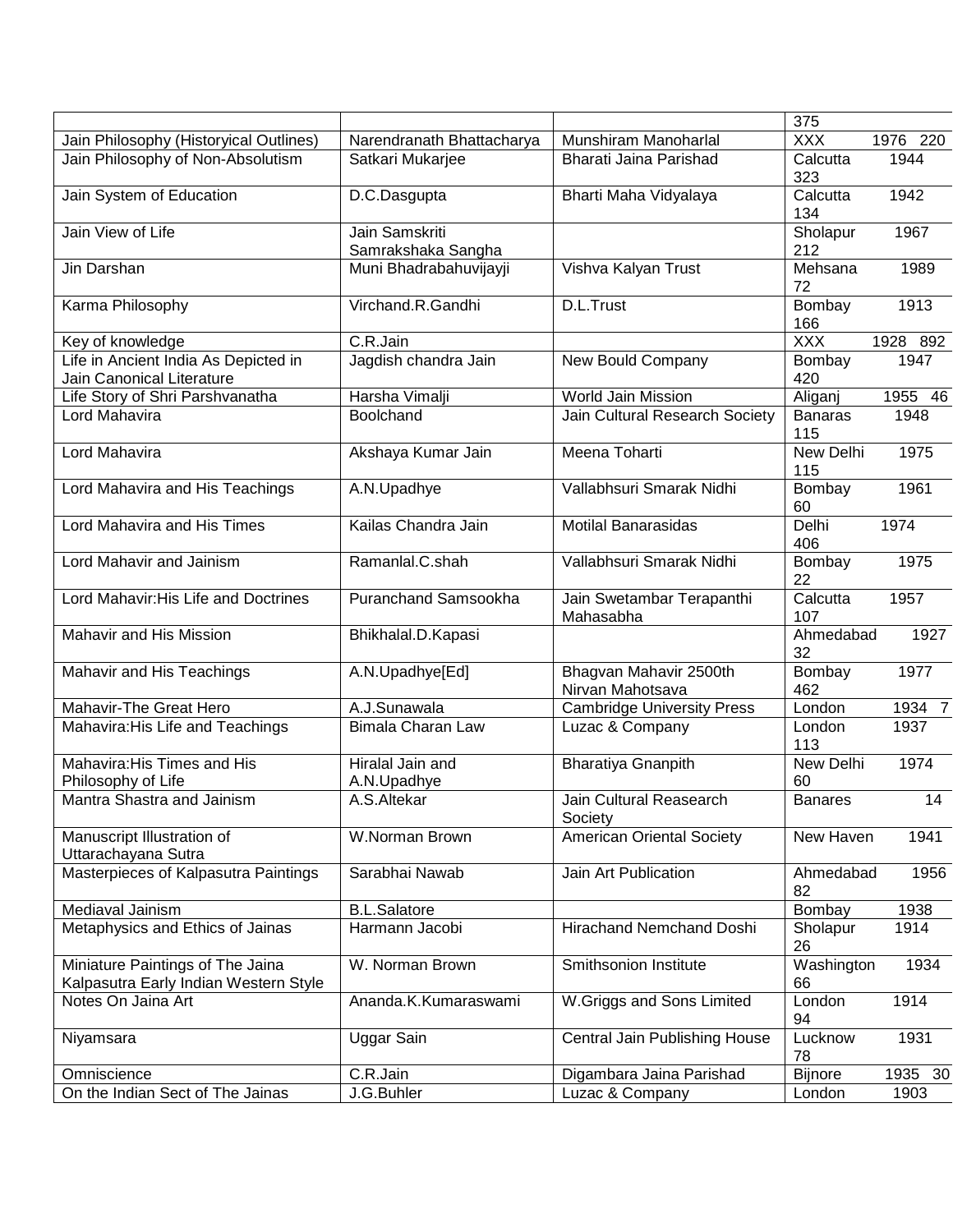|                                                                                   |                                         |                                                    | 79                   |          |
|-----------------------------------------------------------------------------------|-----------------------------------------|----------------------------------------------------|----------------------|----------|
| On The Literature of the Swetambaras<br>of Gujarat                                | Johannes Hertel                         | Harshchand Bhurabhai                               | <b>Banares</b><br>26 | 1922     |
| Outlines of Jain Philosophy                                                       | Mohanlal Mehta                          | Jain Mission Society                               | Bangalore<br>168     | 1954     |
| <b>Outlines of Jainism</b>                                                        | Jagmander Lal Jaini                     | J.L.Jaini Trust                                    | Indore<br>170        | 1979     |
| Outlines of Jainism                                                               | S.Gopalan                               | Wiley Eastert Private Limited                      | New Delhi<br>211     | 1973     |
| Outlines of Karma In Jainism                                                      | <b>Mohanlal Mehta</b>                   | Jain Mission Society                               | Bangalore            | 26       |
| Progressive Jains of India                                                        | Satish Kumar Jain                       | Shraman Sahitya Sansthan                           | Bombay<br>379        | 1975     |
| Prabandhachintamani or Washing-<br>stone of Narratives-Merutunga<br>Acharya       | Tr.C.H.Tawney                           | <b>Asiatic Society</b>                             | Calcutta<br>236      | 1901     |
| Prakrit Languages and their<br>Contribution to Indian Culture                     | S.M.Katre                               |                                                    | Bombay               | 1945     |
| <b>Practical Path</b>                                                             | Champat Rai Jain                        | Central Jain Publishing House                      | Arrah<br>264         | 1917     |
| Philosophies of India                                                             | <b>Heinrich Zimmer</b>                  | Routladge & Kegan Paud Ltd.                        | London<br>704        | 1963     |
| Ratna Karanda Sravakachara                                                        | Samanta Bhadracharya<br>and Tr.C.R.Jain | Jaina Parishad Publishing<br>House                 | Bijnor               | 1931 11  |
| <b>Reality</b>                                                                    | S.A.Jain                                | Vira Sasana Sangha                                 | Calcutta<br>308      | 1960     |
| Reality and Relativity of Space and<br>Time in Meta-Physics and Modern<br>Physics | Mahendra Kumarji and<br>Muni `Dwiteeya' | Jain Swetambar Terapanthi<br>Mahasabha             | Calcutta<br>25       | 1964     |
| Reals in Jain Metaphysics                                                         | Hari Satya Bhattacharya                 | Sheth Shantidas Khetshi<br><b>Charitable Trust</b> | Bombay<br>412        | 1966     |
| Religion and Peace                                                                | S.C.Diwaker                             | All India Digambar Jain Sangh                      | Mathura<br>325       | 1962     |
| Religion of Ahimsa                                                                | A. Chakravarti                          | Ratanchand Hirachand                               | Bombay<br>277        | 1957     |
| Religion of Jainas                                                                | A.C.Burke-T.C.Sen and<br>W.Schubring    | Sanskrit College                                   | <b>XXX</b>           | 1966 53  |
| Religion of Tirthankars                                                           | Kamta Prasad jain                       | World Jain Mission                                 | <b>XXX</b>           | 1964 518 |
| Samaya Sara (Nature of a self)                                                    | Kundkundacharya and<br>Chakravarti(Tr.) | Bharatiya Jananpith                                | Kashi<br>244         | 1959     |
| Samayika                                                                          | <b>Narsilal Garr</b>                    | Central Jain Publishing House                      | <b>XXX</b>           | 1918 64  |
| Scientific Foundations of Jainism                                                 | K.V.Mardia                              | <b>Motilal Banarasidas</b>                         | Delhi<br>120         | 1990     |
| Schools and Sects of Jain Literature                                              | A.C.Sen                                 | Vishva Bharati Book Shop                           | Calcutta<br>47       | 1931     |
| Selected Speeches of Virchand<br>Gandhi                                           | V.R.Gandhi                              | Vallabhsuri Smarak Trust                           | Bombay<br>106        | 1970     |
| <b>Short Reader to Jain Doctrines</b>                                             | Hemchand Jain                           | Digambar Swadhyay Mandir                           | Songadh<br>76        | 1979     |
| Source Book in Jain Philosophy                                                    | Devendra Muni and<br>Tr.Kalghatji T.G.  | Tarak Guru Jain Granthmala                         | Udaipur<br>568       | 1983     |
| Sharaman Mahavir: His Life &<br>Teachings                                         | Nathmal Muni                            | Today & Tomorrow                                   | New Delhi<br>333     | 1980     |
| Studies in Jain Art                                                               | U.P.Shah                                | J.C.S.                                             | <b>Banares</b>       | 1955     |
| Some Problems in Jaina Psychology                                                 | T.G.Kalghatgi                           | Karnatak Uni.                                      | Dharwar              | 1961     |
| Studies in Jain Philosophy                                                        | Nathmal Tatia                           | Jain Cultural Research Society                     | <b>Banares</b>       | 1951     |